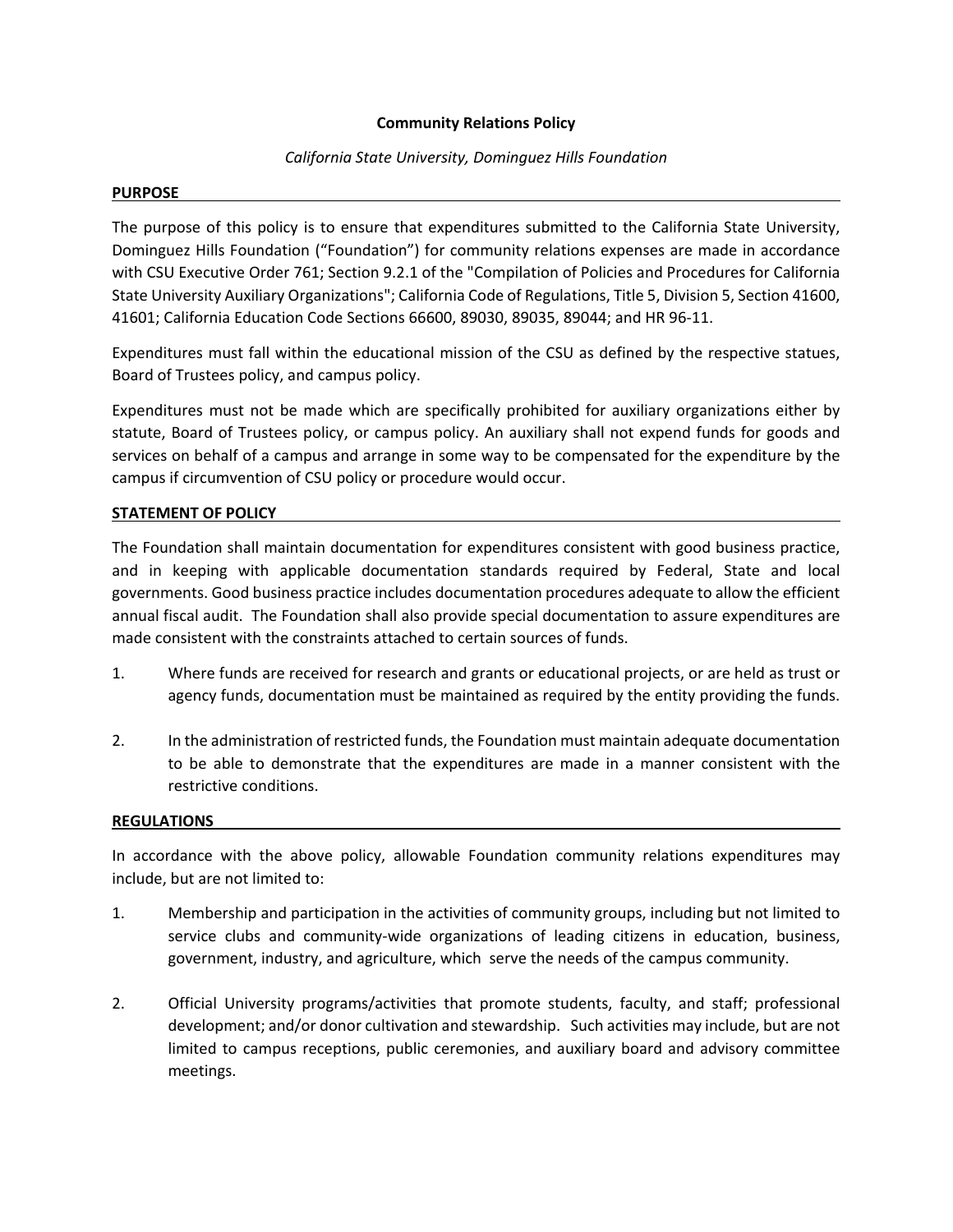- 3. Membership and participation in the activities of community groups and local non‐profit organizations which promotes the engagement of the University with the community.
- 4. Hospitality, which includes the provision for meals, catered events, promotional materials, gifts, and travel expenses for official guests of the University or Foundation. Hospitality also includes expenses for activities that promote the University or Foundation to the public with the expectation of benefits/goodwill accruing directly or indirectly to University or Foundation.
- 5. Awards in recognition of service or achievement directly benefiting the University or Foundation. Cash/check awards to University or Foundation employees are subject to payroll taxes and withholding. Non‐cash awards(watches, clocks, pens, etc.) are non‐taxable if the award is \$400.00 or less. Any awards greater than \$400.00 are taxable.
- 6. Gifts given or bestowed upon an individual, group, or entity with the expectation of benefit/goodwill accruing to the University or Foundation.
- 7. Promotional materials distributed to promote the name and brand of the University or the Foundation.
- 8. Employee relations for events such as employee recognition, service award, or retirement gatherings.
- 9. Business related meals, when it is necessary for employees to conduct official University or Foundation business during a meal.
- 10. Official activities that promote student, faculty, and staff recruitment, morale, and/or develop and maintain effective community relations. Such activities may include, but are not limited to campus receptions, public ceremonies, advisory committee meetings, and any academic programs of the University. Typical expenditures for these activities include the cost of meetings, conferences, catering, speaker fees, etc.
- 11. This policy provides the means for appropriate participation in bona fide activities by the spouse or significant other of an officer, employee, or other delegate of the University or Foundation where such participation is reasonably intended to achieve the community relations objectives of the University or Foundation.
- 12. Flower purchases for official University or Foundation functions such as commencement, award ceremonies, seminars, and other official campus events. Additionally flowers may be purchased for funeral arrangements for deceased employees, retired employees or donors. Monetary contributions to a non‐profit charity, research or educational organization is permitted in lieu of flowers.

No reimbursement shall be allowed for the following expenses: